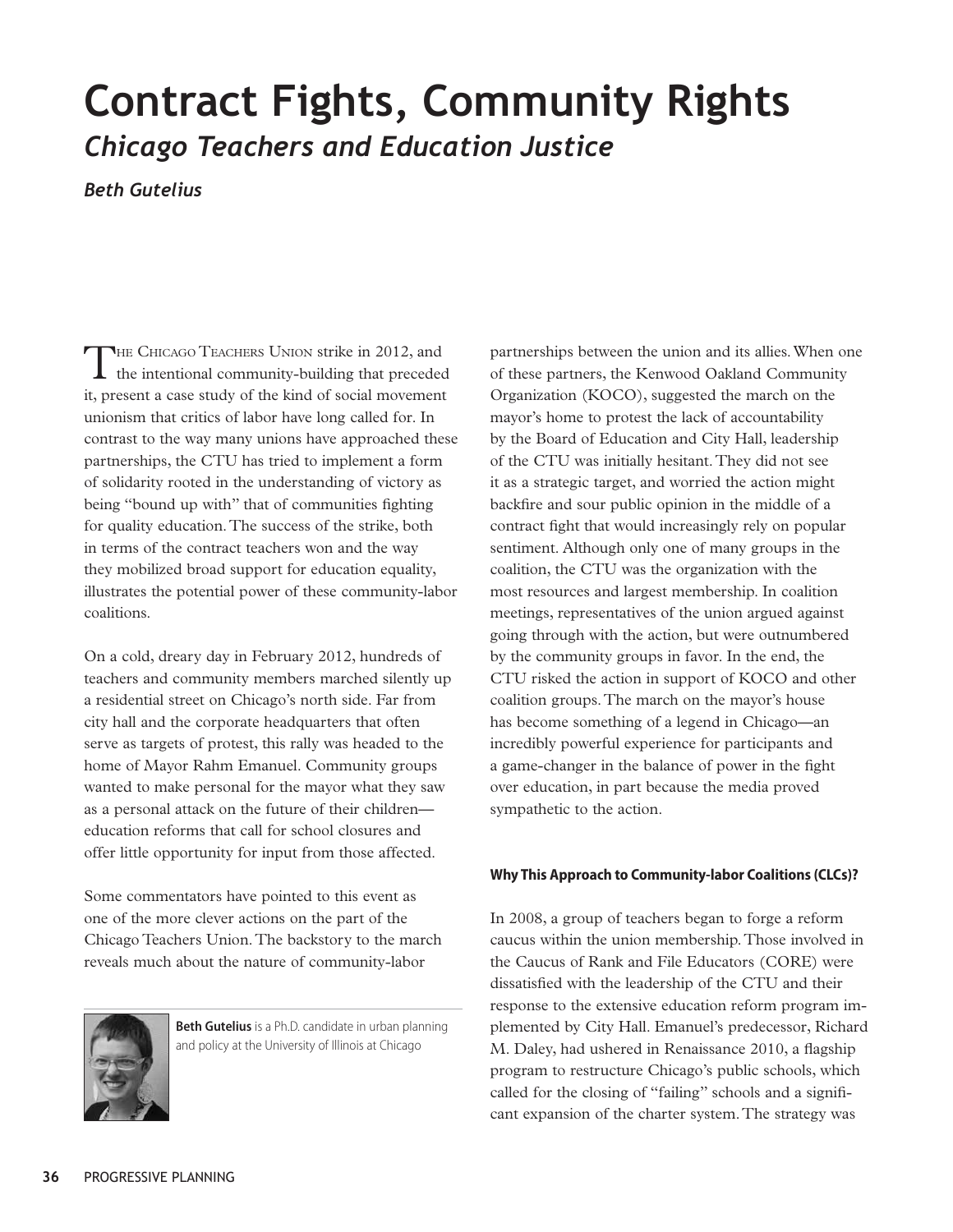developed and partially funded by the Commercial Club of Chicago, a powerful group of corporate and civic leaders with a long history of shaping city policy. The reforms introduced would reduce the ranks of unionized public school teachers and replace them with non-union charters, while disproportionately affecting low-income students by displacing them from neighborhood institutions. Members of CORE, following the lead of community groups, framed the restructuring of Chicago Public Schools as racist—budget cuts, closings, "turnarounds" and expansion of the charter school system were having a disproportionate impact on families of color living on the south and west sides.

As Renaissance 2010 rolled out and schools were singled out for closure or "turnaround" status (when a school's staff are fired and replaced), CORE sought ways to support parents as their children's schools were shuttered. These teachers saw a promising strategy in building a broad base of power in the communities most affected by policy change, in order to combat the powerful interests that had consolidated around education reform in Chicago. Even before CORE was officially running to unseat incumbent union leadership, they held panels with community organizations across the city to strategize about how the union could work with these groups to improve the education system. When CORE stepped into the running for CTU leadership, their slate ran on a progressive platform of democratizing the union and transforming it into an organization that would fight for the broad interests of teachers and their students. To the surprise of even some CORE leaders, the caucus won the election and pivoted the Chicago Teachers Union in a new direction, rooted firmly in relationships built in communities. A symbol of this sea change was the creation of a community advisory board that met with the new CTU leadership monthly, providing feedback on the direction and strategy the union pursued.

### **On Strike**

By the time the vast majority of the union membership —98%—voted to strike as contract negotiations reached an impasse, the union and their allies had already spent years framing the issues. Long-term relationships with grassroots groups had allowed CORE to engage with

communities and develop a shared vision of "world class education" for Chicago's students, and this became the central organizing principle of the teachers' demands. Perhaps the most important meme of the strike was that teachers were striking for more than a contract—it was a fight for their students and for the fundamental right to access quality education. This resonated with the public, and particularly with Chicago public school parents. One poll reported that the teachers' decision to strike garnered the support of 66% of public school parents in the city, despite a media campaign to discredit the union and characterize teachers as selfish and irresponsible. After halting school for seven days, the teachers won considerable concessions from the school district and delegates voted to accept the terms of the contract.

Many commentators credit the commitment to rankand-file democratic leadership for the success of the teachers' strike, and rightfully so. CORE leadership changed the formal and substantive mechanisms for member participation in running their union, under the theory that union members make the best leaders and organizers. The role of community-labor coalitions has gotten less attention as a critical foundation and is related to democratizing the union. A commitment to social movement unionism, done carefully, means deep solidarity and symbiotic relationships with partners, something CORE has taken seriously since the group's formation. As teachers began to take ownership over the direction of their union, they were simultaneously learning to see their fight as enmeshed in the larger struggle around school restructuring, and, perhaps even more importantly, that school restructuring was deeply racialized. Marching in the streets with community groups, talking to parents and students at their schools, and meeting and debating with other teachers helped shift the consciousness of members who were now actively involved in building and guiding the CTU. It was the political development of teachers themselves that encouraged greater risk-taking by the union.

### **Chicago's Burgeoning CLC Landscape**

Chicago is not known for an overabundance of harmonious relationships between social justice organizations. Yet, in the last decade, we've seen the emergence of a number of coalitions that have proven very effec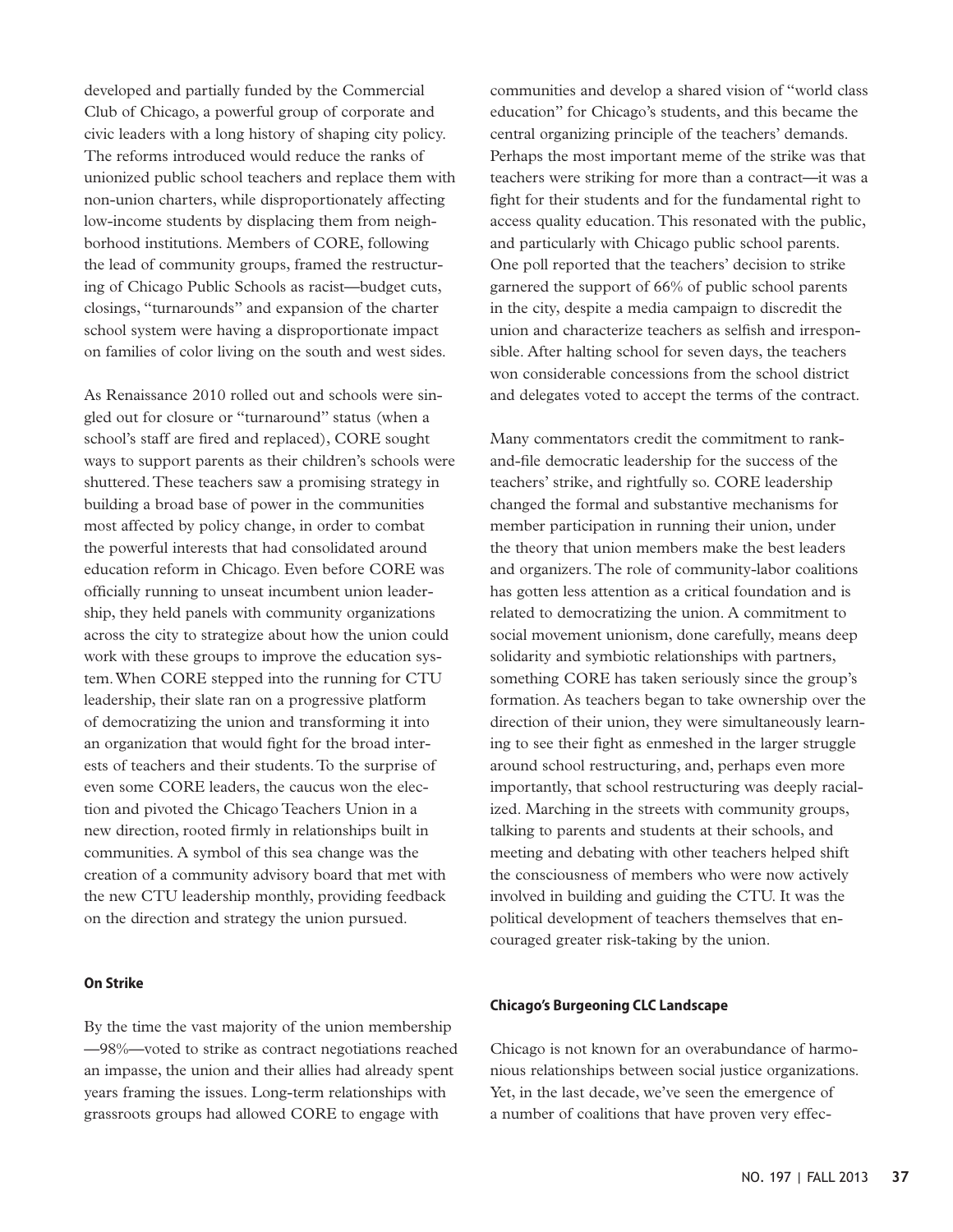Community groups and teachers march silently to Chicago Mayor Rahm Emanuel's house in February 2012 to protest education reforms.

tive, and perhaps point to a new era of exchange and rapport. Two CLCs played central roles in the strike: StandUp! Chicago and the Grassroots Collaborative.

In recent accounts of the teachers' strike, organizers from the CTU have credited StandUp! Chicago with helping to prepare union members for the strike. StandUp! Chicago is a creature of three large Service Employees International Union (SEIU) locals, CTU and a range of local community groups, a coalition built on the assumption that until there was a wider social movement, organizing workers on a large scale would not be possible. StandUp! Chicago is mostly a performative coalition, staging massive gatherings to "reclaim our jobs, our homes and our schools" at targets like the Mortgage Bankers' Association annual meeting as they drank cocktails atop the Art Institute. StandUp! has drawn on emotional and cultural memes to push the boundaries of public protest. CTU organizers credit these large-scale actions, often focused on linking the financial sector to local funding crises, with helping their members to understand the political landscape and see themselves in relation to a mass movement. StandUp! Chicago represents a fairly rare allocation of resources from some of the more forward-thinking labor groups toward longer-term movement building that may yield few immediate benefits for unions themselves. Yet coalitions like StandUp!, where the commitment on the part of organizations may not be particularly deep or prolonged, prove important to framing the debate, both for participants and the wider public.

The Grassroots Collaborative, of which CTU is a member, has focused on winning local minimum wage increases and reappropriating government funds into social programs at the state and local levels. The Collaborative was originally formed during the Living Wage campaign in 1998, and has shifted form over the years, evolving from a more union-dominated group to a common-cause coalition committed to a range of issues facing low-income communities of color. The Grassroots Collaborative was instrumental in mobilizing the eleven member organizations in support of the teachers, swelling the ranks of allies.



```
A Year Later
```
Union membership voted overwhelmingly in May 2013 to re-elect CORE to head the union. The CTU, under CORE's leadership, has re-aligned its interests, putting itself in close relation to a wider social movement in Chicago. Despite this, the Board of Education and Mayor Emanuel continue to close schools and lay off teachers en masse.

An issue that remains difficult for even the most community-minded unions is how much of "communities" are represented by existing organizations, and how involved unions ought to be in helping build wider involvement in a social movement. And while the CTU retains close relationships with community partners, it has remained very focused on education issues, leaving the union somewhat distanced from other local labor struggles.

In some ways, the nature of the profession of teaching is a particular case, lending itself well to a fight like